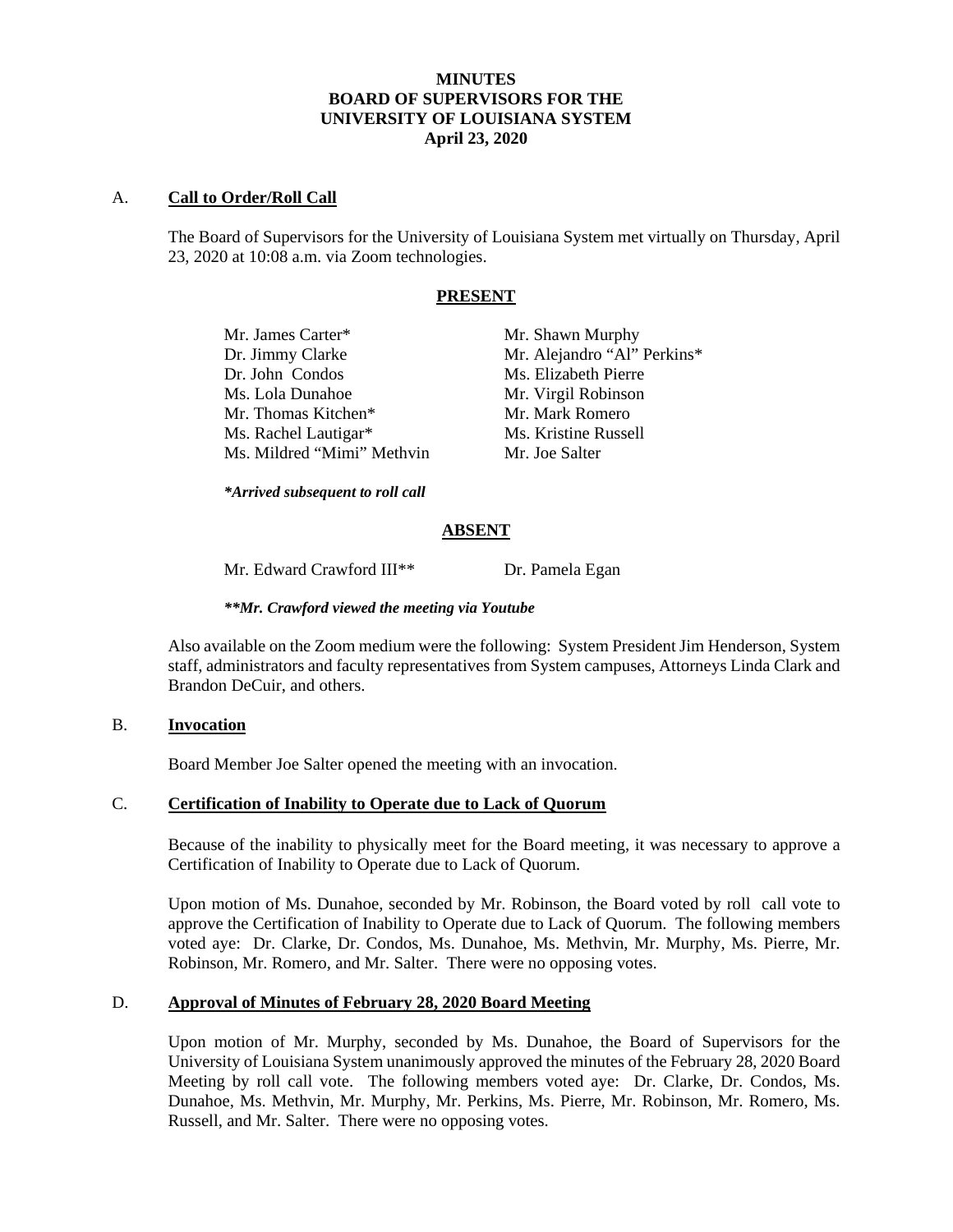- - - - - - - - - - - - - - - - - - -

Upon motion of Mr. Murphy, seconded by Mr. Robinson, the Board unanimously voted to suspend the rules and dispense with Committee deliberations to allow the Board to consider all items on the agenda. Upon roll call vote, the following members voted aye: Mr. Carter, Dr. Clarke, Dr. Condos, Ms. Dunahoe, Ms. Methvin, Mr. Murphy, Mr. Perkins, Ms. Pierre, Mr. Robinson, Mr. Romero, Ms. Russell, and Mr. Salter. There were no opposing votes.

#### E. **Academic and Student Affairs Committee**

Chair Dunahoe asked Dr. Jeannine Kahn, System Provost and Vice President for Academic Affairs, to present all the items under consideration.

After Dr. Kahn's description of Items E.1.-E.6., upon motion of Mr. Murphy, seconded by Ms. Methvin, the items were unanimously approved by roll call vote. The following members voted aye: Mr. Carter, Dr. Clarke, Dr. Condos, Ms. Dunahoe, Mr. Kitchen, Ms. Methvin, Mr. Murphy, Mr. Perkins, Ms. Pierre, Mr. Robinson, Mr. Romero, Ms. Russell, and Mr. Salter. There were no opposing votes.

E.1. Grambling State University's request for approval to enter into a Course and Service Agreement with StraighterLine, Inc.

*NOW, THEREFORE, BE IT RESOLVED, that the Board of Supervisors for the University of Louisiana System hereby approves Grambling State University's request to enter into a Course and Service Agreement with StraighterLine, Inc.* 

E.2. Nicholls State University's request for approval to offer the following Graduate Certificates: Educational Technology Facilitator and Educational Technology Leader.

*NOW, THEREFORE, BE IT RESOLVED, that the Board of Supervisors for the University of Louisiana System hereby approves Nicholls State University's request to offer the following Graduate Certificates: Educational Technology Facilitator and Educational Technology Leader.*

E.3. Nicholls State University's request for approval of a Letter of Intent to offer a Master of Science in Clinical Nutrition and Dietetics Leadership.

*NOW, THEREFORE, BE IT RESOLVED, that the Board of Supervisors for the University of Louisiana System hereby approves Nicholls State University's request for approval of a Letter of Intent to offer a Master of Science in Clinical Nutrition and Dietetics Leadership.* 

E.4. Southeastern Louisiana University's request for approval of a Letter of Intent to Develop a New Academic Program leading to a Bachelor of Arts in Theatre.

*NOW, THEREFORE, BE IT RESOLVED, that the Board of Supervisors for the University of Louisiana System hereby approves Southeastern Louisiana University's request for approval of a Letter of Intent to Develop a New Academic Program leading to a Bachelor of Arts in Theatre.*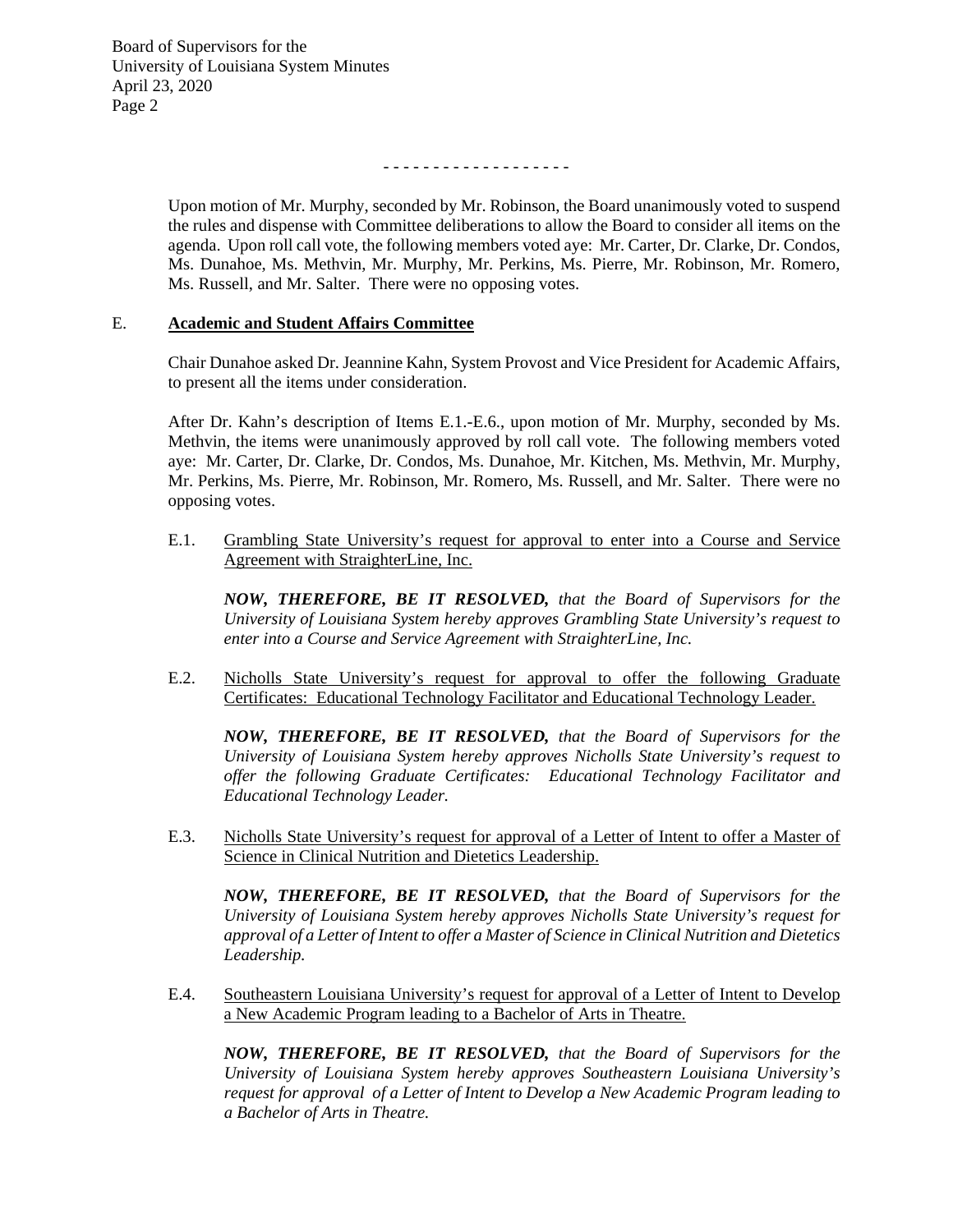> E.5. University of Louisiana at Monroe's request for approval of a Letter of Intent to Develop a New Academic Program leading to a Bachelor of Science in Occupational Therapy Assistant.

*NOW, THEREFORE, BE IT RESOLVED, that the Board of Supervisors for the University of Louisiana System hereby approves University of Louisiana at Monroe's request for approval of a Letter of Intent to Develop a New Academic Program leading to a Bachelor of Science in Occupational Therapy Assistant.*

E.6. University of Louisiana at Monroe's request on behalf of the Edward Via College of Osteopathic Medicine (VCOM) for approval of an Agreement between VCOM and the University of Louisiana System.

*NOW, THEREFORE, BE IT RESOLVED, that the Board of Supervisors for the University of Louisiana System hereby approves University of Louisiana at Monroe's request on behalf of the Edward Via College of Osteopathic Medicine (VCOM) for approval of an Agreement between VCOM and the University of Louisiana System.*

E.7. COVID-19 Guidelines

Dr. Kahn reported that, in response to the emergency of the pandemic, guidelines have been developed and established for the nine institutions. The guidelines are designed to (1) mitigate the adverse consequences for students in the area of academics and (2) prevent adverse employment or evaluative actions for faculty.

#### E.8. Policy and Procedures Memorandum (PPM) M-23, Mental Health

Ms. Erica Calais, System Vice President for Student Affairs and Governance, reported on a newly developed Policy and Procedures Memorandum. The purpose of PPM M-23, Mental Health is to lend guidance to student affairs professionals as they support students.

Ms. Calais said that mental health affects all students and that poor mental health can hinder academic success. She emphasized that the University of Louisiana System and its member institutions have made mental health a priority.

# F. **Athletic Committee**

Committee Chair Murphy asked Mr. Bruce Janet, System Director of Internal and External Audits, to describe the items for consideration.

Upon motion of Mr. Carter, seconded by Mr. Salter, the Board voted by roll call vote to approve Items F.1. and F.2. The following members voted aye: Mr. Carter, Dr. Clarke, Dr. Condos, Ms. Dunahoe, Mr. Kitchen, Ms. Methvin, Mr. Murphy, Mr. Perkins, Ms. Pierre, Mr. Robinson, Mr. Romero, Ms. Russell, and Mr. Salter. There were no opposing votes.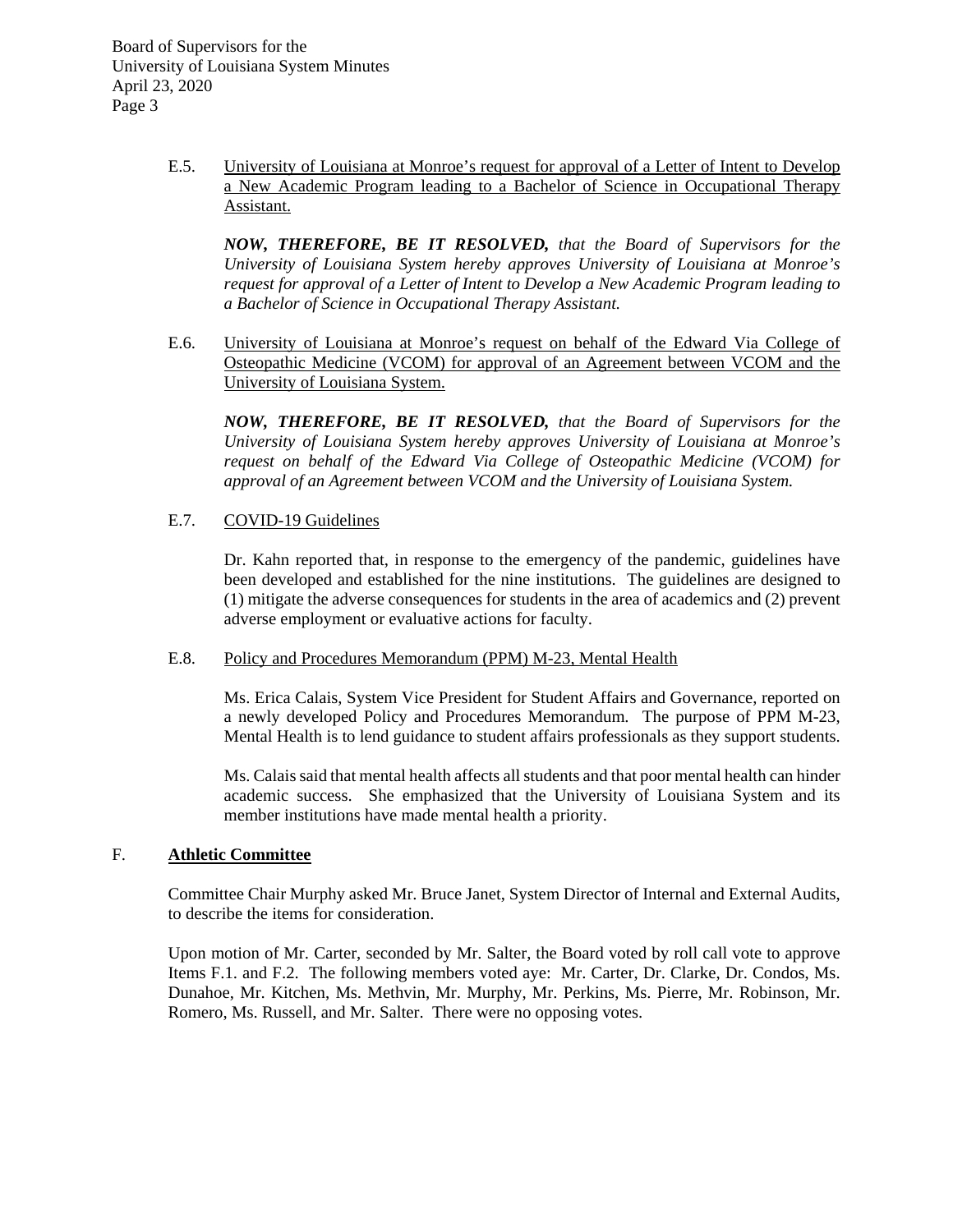> F.1. McNeese State University's request for approval of a contract with Ms. Kacie Cryer, Head Women's Basketball Coach, effective April 15, 2020.

*NOW, THEREFORE, BE IT RESOLVED, that the Board of Supervisors for the University of Louisiana System hereby approves McNeese State University's request for approval of a contract with Ms. Kacie Cryer, Head Women's Basketball Coach, effective April 15, 2020.*

F.2. University of Louisiana at Monroe's request for approval of a revised Athletic Home Game Complimentary Ticket Policy.

*NOW, THEREFORE, BE IT RESOLVED, that the Board of Supervisors for the University of Louisiana System hereby approves University of Louisiana at Monroe's revised Athletic Home Game Complimentary Ticket Policy.*

F.3. COVID-19's Impact on Athletics, Scholarships, and Events

Mr. Marcus Jones, System Executive Vice President and Chief Operating Officer, updated the Board on the resulting impact of the coronavirus outbreak for campuses. He stated that there will be reduction in NCAA revenues as well as potential cuts, increased cost to returning seniors, decreased student fees collected, and potential loss of game guarantees.

Other areas to be considered are reducing summer school scholarships, limiting athletic scholarship hours, a hiring freeze on unfilled staff positions, utilization of NCAA special assistance funding, reducing recruiting budgets, reducing travel expenses including modes of transportation, and general reduction in budget.

Also providing comments were Mr. Greg Burke, Director of Athletics-Northwestern State University, who indicated that leadership will be key going forward. Louisiana Tech University's Director of Athletics Tommy McClelland also spoke about "doing our part" by looking at cost and efficiency methods and reminding the Board that athletics play a vital role in the life of a university.

# G. **Facilities Planning Committee**

Committee Chair Perkins asked Mr. Janet to present the items listed on the agenda of the Facilities Planning Committee.

Upon motion of Mr. Murphy, seconded by Mr. Carter, the Board voted by roll call vote to approve Items G.l. through G.5. The following members voted aye: Mr. Carter, Dr. Clarke, Dr. Condos, Ms. Dunahoe, Mr. Kitchen, Ms. Methvin, Mr. Murphy, Mr. Perkins, Ms. Pierre, Mr. Robinson, Mr. Romero, Ms. Russell, and Mr. Salter. There were no opposing votes.

G.1. Nicholls State University's request for approval to sell the Theodore Louis Duhé Building located at 235 Civic Center Boulevard, Houma, Louisiana through legislative act to the START Corporation, a 501(c)3 non-profit.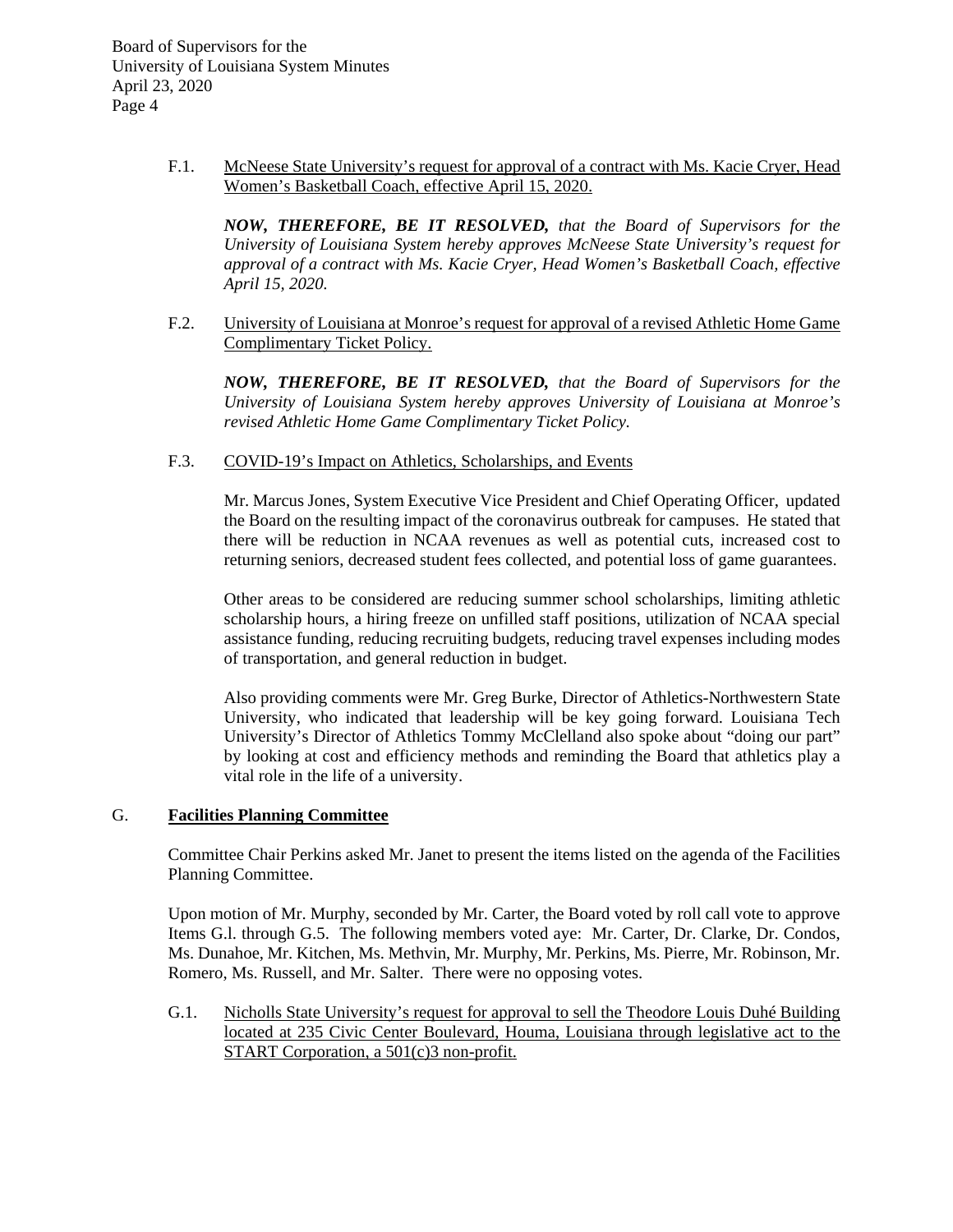> *NOW, THEREFORE, BE IT RESOLVED, that the Board of Supervisors for the University of Louisiana system hereby approves Nicholls State University's request to sell the Theodore Louis Duhé Building located at 235 Civic Center Boulevard, Houma, Louisiana through legislative act to the START Corporation, a local 501(c)3 non-profit.*

> *BE IT FURTHER RESOLVED, that Nicholls State University shall obtain final review from UL System staff, legal counsel, and shall secure all other appropriate approvals from agencies/parties of processes, documents, and administrative requirements prior to execution of documents.*

> *BE IT FURTHER RESOLVED, that the President of Nicholls State University and his or her designee be authorized to contact a local legislator to submit a bill on the University's behalf to sell the Duhé Building.*

> *BE IT FURTHER RESOLVED, that the President of Nicholls State University and his or her designee are hereby designated and authorized to execute any and all documents associated with said sale by the University of Louisiana System on behalf of and for the use of Nicholls State University.*

> *AND FURTHER, that Nicholls State University will provide System office with copies of all final executed documents for Board files.*

G.2. Southeastern Louisiana University's request for approval to enter into a Ground Lease Agreement with the Lions Athletic Association to replace the artificial turf on the football field at Strawberry Stadium, pursuant to La. R.S. 17:3361.

*NOW, THEREFORE, BE IT RESOLVED, that the Board of Supervisors for the University of Louisiana System hereby approves Southeastern Louisiana University's request for approval to enter into a lease agreement with the Lions Athletic Association to replace the artificial turf on the football field at Strawberry Stadium.*

*BE IT FURTHER RESOLVED, that Southeastern Louisiana University shall obtain final review from UL System staff and legal counsel to the Board, and shall secure all other appropriate approvals from agencies/parties of processes, documents, and administrative requirements prior to execution of documents.* 

*BE IT FURTHER RESOLVED, that the President of Southeastern Louisiana University and/or his designee are hereby authorized and directed to execute the act of donation described herein and any and all documents necessary in connection with the acceptance of the property donation described herein.*

*AND FURTHER, that Southeastern Louisiana University will provide the System office with copies of all final executed documents for Board files.*

G.3. University of Louisiana at Lafayette's request for approval to demolish two Billeaud Hall Greenhouse buildings as a part of the new seating park/plaza for students.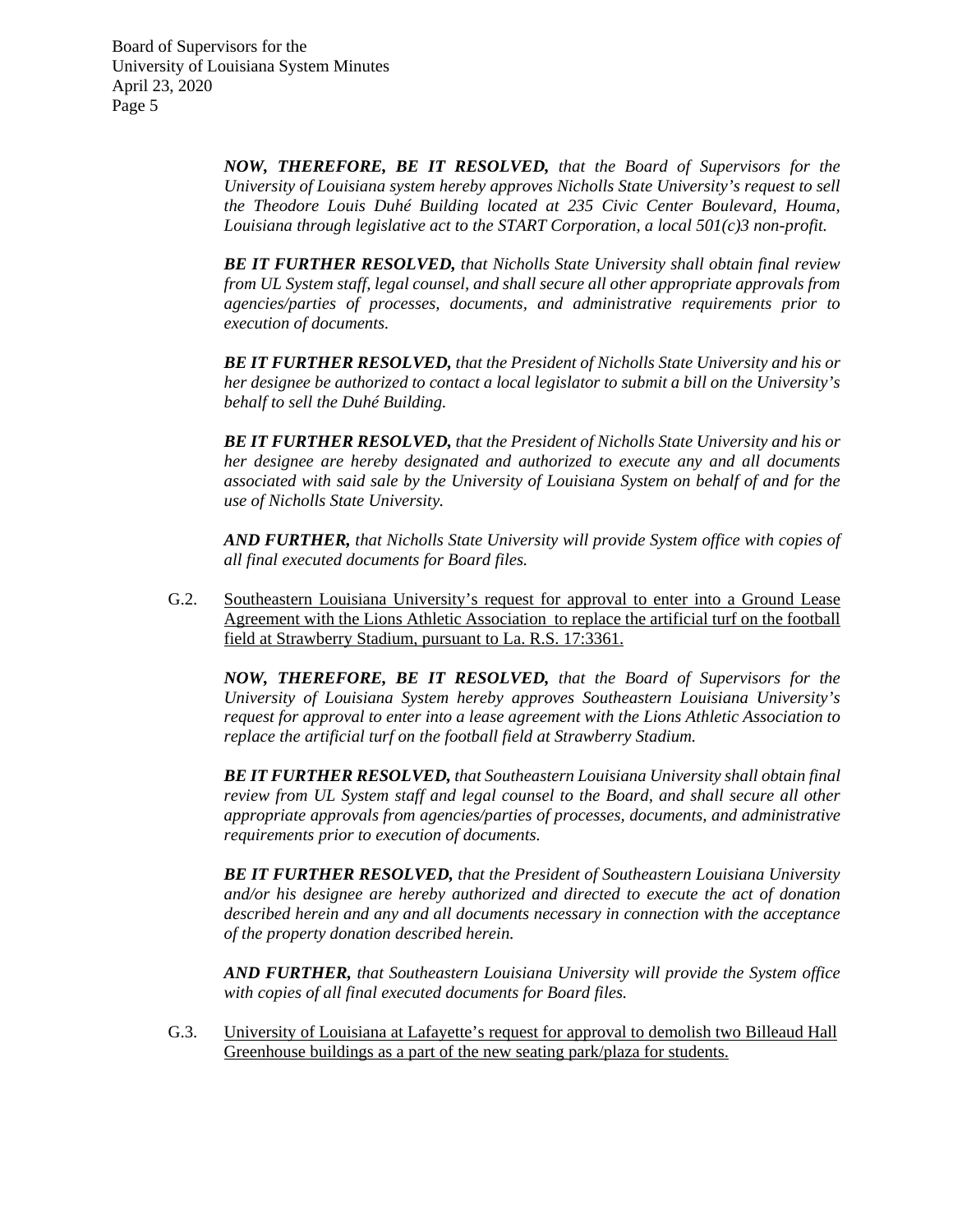*NOW, THEREFORE, BE IT RESOLVED, that the Board of Supervisors for the University of Louisiana System hereby approves the University of Louisiana at Lafayette's request to demolish the two Billeaud Hall Greenhouse buildings.* 

*AND FURTHER, that ULS staff and legal counsel ensure that all documents conform to statutory and administrative requirements.*

G.4. University of Louisiana at Monroe's request for approval to name the ULM Child Development Center the *Emily Williamson Laboratory School.*

*NOW, THEREFORE, BE IT RESOLVED, that the Board of Supervisors for the University of Louisiana System hereby approves the University of Louisiana at Monroe's request for approval to name the ULM Child Development Center the "Emily Williamson Laboratory School."*

G.5. University of Louisiana at Monroe's request for approval to name the Financial Aid Suite inside Sandel Hall "*Dr. Charles R. McDonald Financial Aid Suite.*"

*NOW, THEREFORE, BE IT RESOLVED, that the Board of Supervisors for the University of Louisiana System hereby approves the University of Louisiana at Monroe's request for approval to name the Financial Aid Suite inside of Sandel Hall "Dr. Charles R. McDonald Financial Aid Suite."*

#### H. **Finance Committee**

Mr. Kitchen asked staff to present the campus requests. Dr. Edwin Litolff, Mr. Charles Wendt, and Mr. Bruce Janet introduced the items.

Upon motion of Ms. Dunahoe, seconded by Ms. Pierre, the Board voted by roll call vote to approve Items H.1. to H.6. The following voted aye: Mr. Carter, Dr. Clarke, Dr. Condos, Ms. Dunahoe, Mr. Kitchen, Ms. Lautigar, Ms. Methvin, Mr. Murphy, Mr. Perkins, Ms. Pierre, Mr. Robinson, Mr. Romero, Ms. Russell, and Mr. Salter. There were no opposing votes.

H.1. Louisiana Tech University's request for approval to increase the contract tuition rate for students enrolled at Barksdale Air Force Base effective Summer Quarter 2020.

*NOW, THEREFORE, BE IT RESOLVED, that the Board of Supervisors for the University of Louisiana System hereby approves Louisiana Tech University's request for approval to increase the contract tuition rate for students enrolled at Barksdale Air Force Base effective Summer Quarter 2020.*

H.2. Northwestern State University's request for approval to establish a Nurse Anesthetist Fee.

*NOW, THEREFORE, BE IT RESOLVED, that the Board of Supervisors for the University of Louisiana System hereby approves Northwestern State University's request for approval to establish a Nurse Anesthetist Fee.*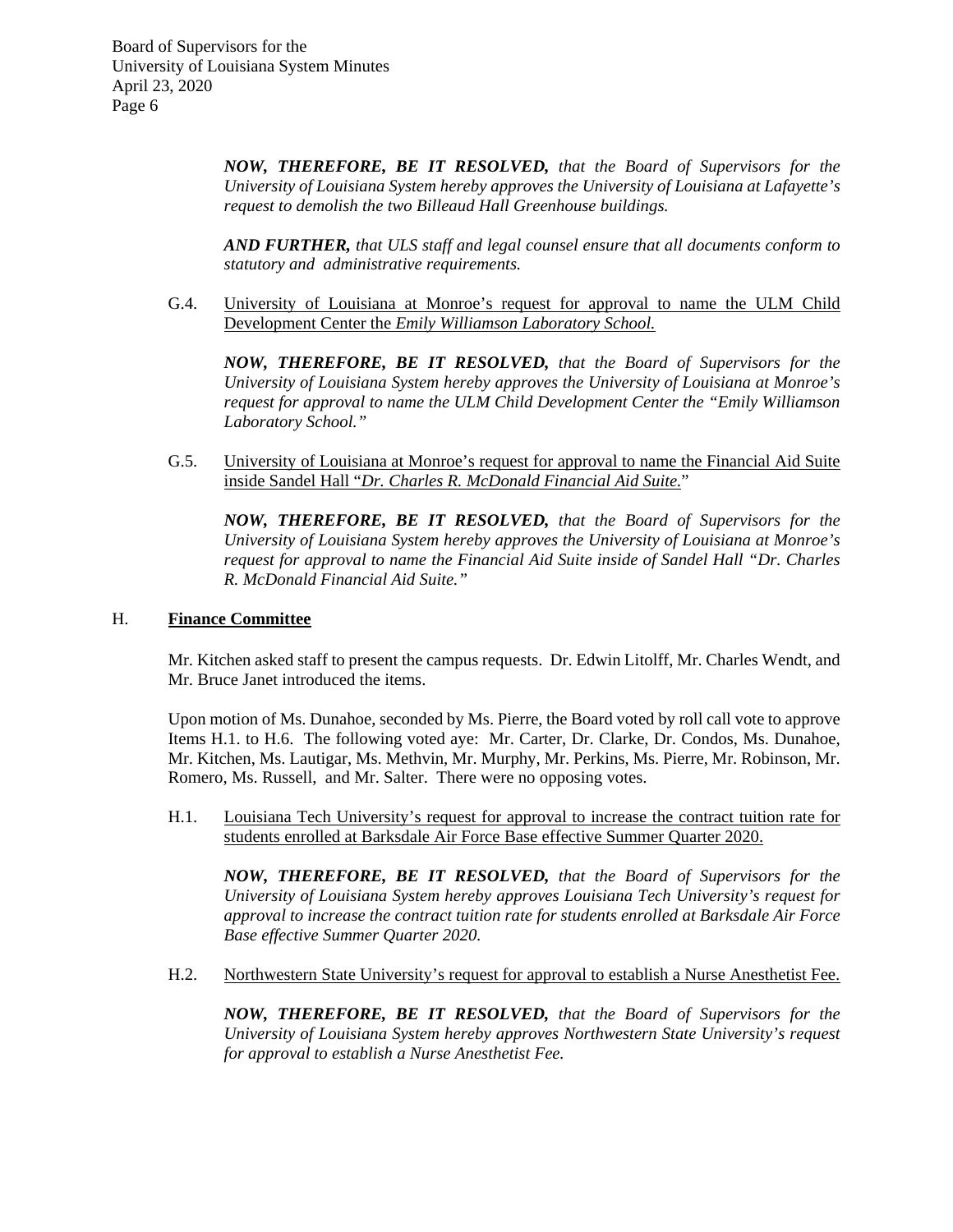> H.3. University of Louisiana System's request for approval to establish LEQSF (8g) Endowed Professorships/Endowed Superior Graduate Scholarships/First Generation Scholarships as follows:

#### *Grambling State University*

Dr. Adrian and Mrs. Gilonda Butler Endowed Professorship in Cyber Security Delta Sigma Theta Sorority, Inc. – Delta Iota Endowed Student Scholarship Ruby Billups Standard of Excellence Endowed Scholarship Lonnie B. Smith Endowed Scholarship The Ruston Alumni Chapter's Family of Coach James Wicks Duncan Sr. Endowed Scholarship

#### *Louisiana Tech University*

Delbert and Shelia Chumley Endowed Professorship in College of Business Ray and Dorothy Young Family Endowed Professorship AgScience Ray and Dorothy Young Endowed Professorship in AgScience Rick and Lisa Shirley Endowed Professorship

#### *University of Louisiana at Lafayette*

Drs. Chuck and Sue Lein/BORSF Endowed Professorship in Music Business *(name change from Drs. Chuck and Sue Lein/BORSF Endowed Professorship in Management)*

*NOW, THEREFORE, BE IT RESOLVED, that the Board of Supervisors for the University of Louisiana System hereby approves the requests from System institutions to establish the LEQSF (8g) Endowed Professorships/Endowed Superior Graduate Student Scholarships/First Generation Scholarships noted above.*

H.4. University of New Orleans' request for approval to refund Series 2014 Bonds, University of New Orleans Research and Technology Foundation, Inc. – Student Housing Project.

*NOW, THEREFORE, BE IT RESOLVED, that the Board of Supervisors for the University of Louisiana System hereby approves University of New Orleans' request for approval of the form and authorization to execute a Supplemental Ground Lease Agreement and a Supplemental Facilities Lease, each between the Board, acting on behalf of the University, and UNO Research and Technology Foundation, Inc., to refund the Series 2014 Bonds described herein.*

*BE IT FURTHER RESOLVED, that the University of New Orleans shall obtain final review from UL System staff and legal counsel to the Board, and shall secure all other appropriate approvals from agencies/parties of processes, documents, and administrative requirements prior to execution of documents.*

*BE IT FURTHER RESOLVED, that the President of the University of Louisiana System, and his or her designee, and the President of the University of New Orleans, and his or her designee, are hereby authorized and directed to execute the leases described herein and any and all documents necessary in connection with the issuance of the bonds described herein.*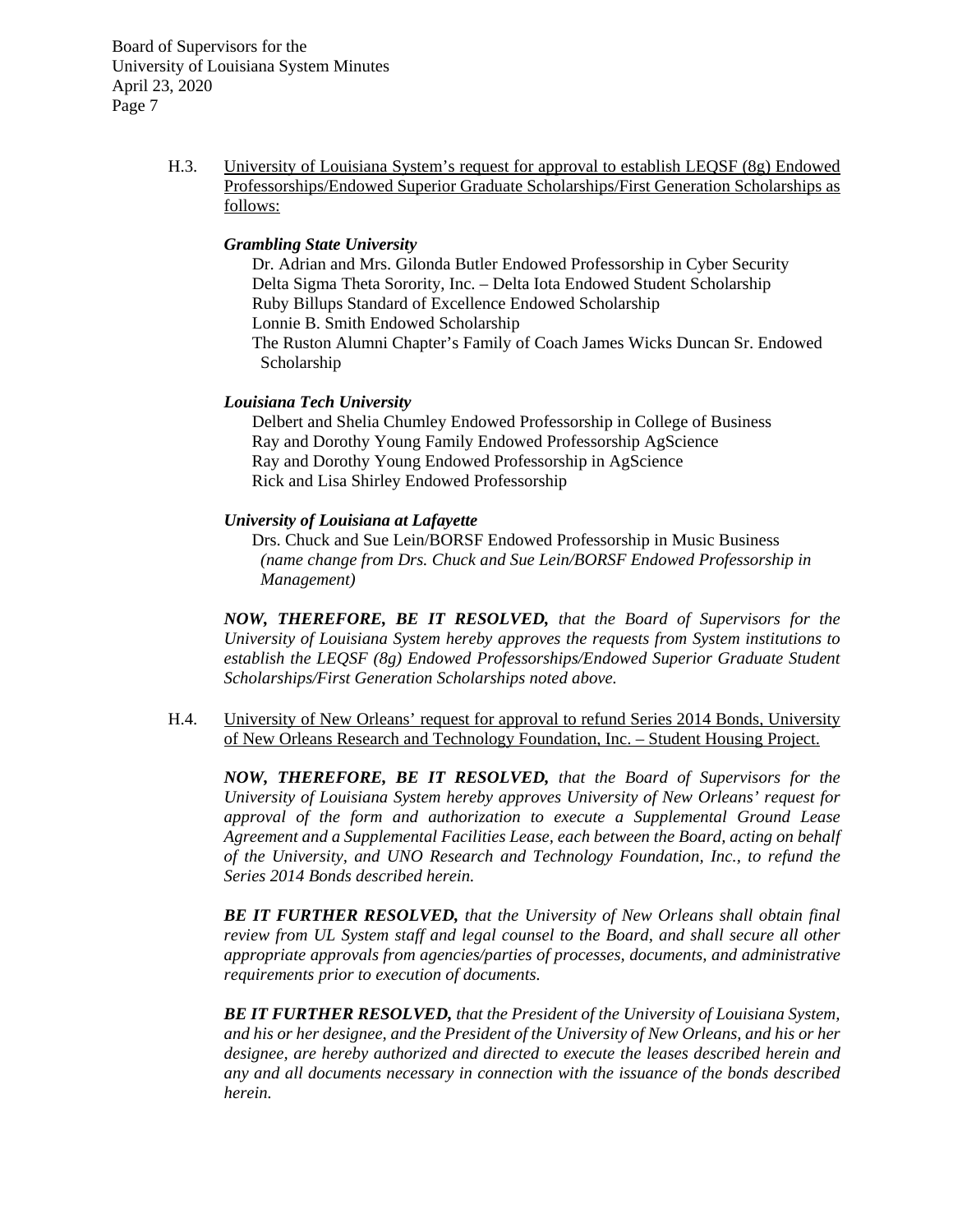*AND FURTHER, that the University of New Orleans will provide the System office with copies of all final executed documents for the Board's files.* 

H.5. University of Louisiana System's recommendation to approve Campus Housing and Meal Plan Rates, Auxiliary Rates, Energy Surcharge, and Non-Governmental Charges for Academic Year 2020-21.

*NOW, THEREFORE, BE IT RESOLVED, that the Board of Supervisors for the University of Louisiana System hereby approves the University of Louisiana System's recommendation for Campus Housing and Meal Plan Rates, Auxiliary Rates, Energy Surcharge, and Non-Governmental Charges for Academic Year 2020-2021.*

H.6. University of Louisiana System's report on internal and external audit activity for the period of February 24 to April 19, 2020.

Mr. Janet discussed the audit activity for the period described. He also gave a recap of the 2019 Office of Louisiana Legislative Auditor recommendations for the nine campuses and answered questions about two campuses that had findings. He stated that the System office had a clean opinion with no findings. No action was required by the Board.

H.7. Update on Financial Impacts and CARES Act: Higher Education Emergency Relief Fund

Ms. Cami Geisman, System Vice President for External Affairs, detailed the timeline of responses to COVID-19 by the University of Louisiana System, including distributing guidelines, discussions with University Presidents, updating the Legislature, distributing academic and faculty guidelines, and providing guidance regarding distribution of student grant funds.

Dr. Edwin Litolff, System Vice President for Business and Finance, and Mr. Charles Wendt, System Director of Accounting and Financial Analysis, discussed the challenges faced by the System and its campuses. They stated that enrollment and associated tuition will be key factors as we move ahead. They presented a budget summary, the breakdown of a possible CARES Act distribution, scenarios for reduction in state funds, and projected loss of athletic revenues.

Stated significant challenges to the campus operating funds include continuing to provide services to students, developing new instruction methods, loss of student fees collected, and meeting debt service requirements and covenants.

# I. **Personnel Committee**

Mr. Robinson asked Dr. Litolff to present the campus request.

Upon motion of Ms. Dunahoe, seconded by Mr. Kitchen, the Board voted by roll call to approve Item I.1. The following members voted aye: Mr. Carter, Dr. Clarke, Dr. Condos, Ms. Dunahoe, Mr. Kitchen, Ms. Lautigar, Ms. Methvin, Mr. Murphy, Mr. Perkins, Ms. Pierre, Mr. Robinson, Mr. Romero, Ms. Russell, and Mr. Salter. There were no opposing votes.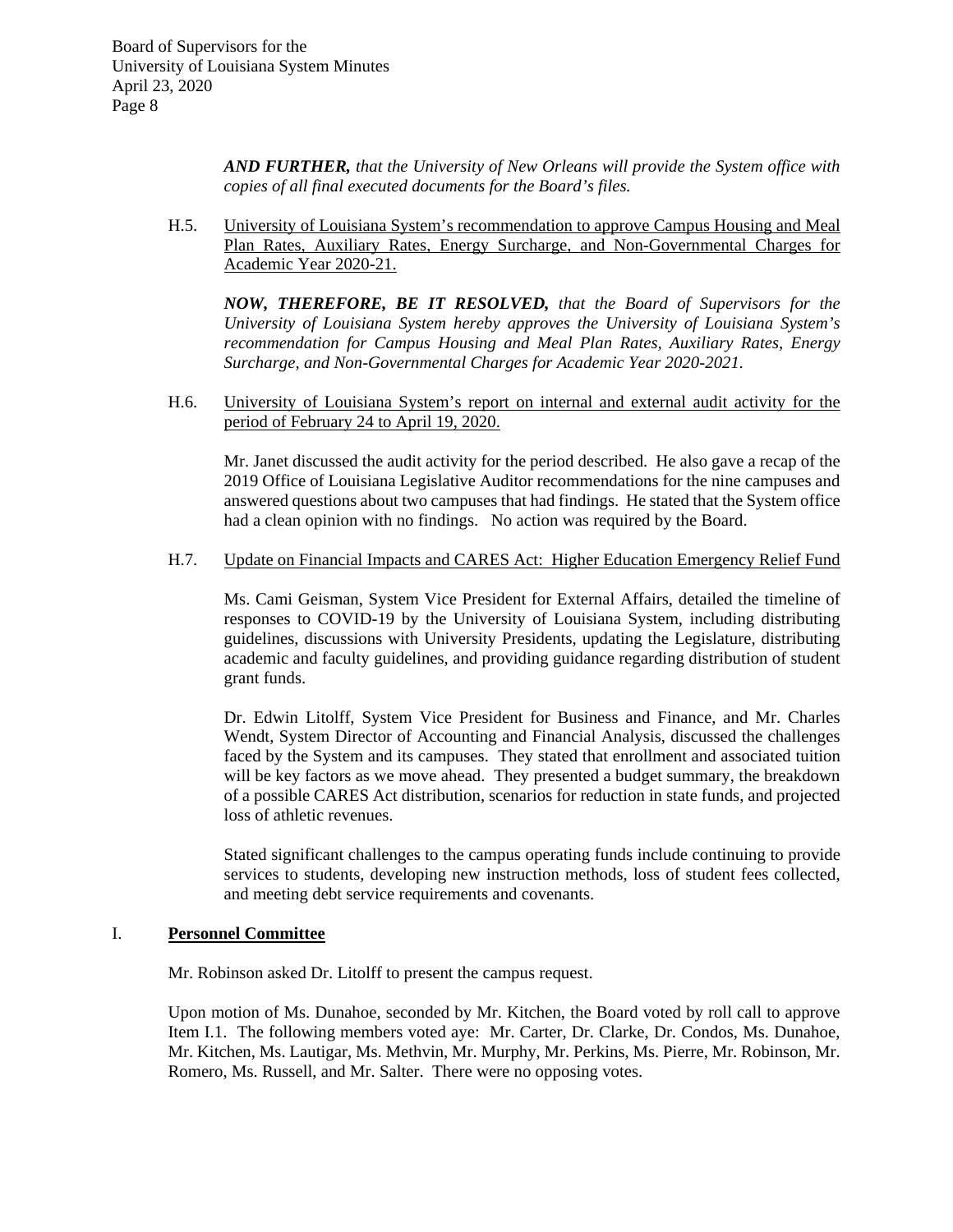> I.1. University of Louisiana at Monroe's request for approval to appoint Dr. Donald D. Simpson as Dean of the College of Health Sciences effective July 1, 2020.

*NOW, THEREFORE, BE IT RESOLVED, that the Board of Supervisors for the University of Louisiana System hereby approves University of Louisiana at Monroe's request to appoint Dr. Donald D. Simpson as Dean of the College of Health Sciences effective July 1, 2020.*

Dr. Nick Bruno, Dr. Ruiz, and Mr. Camile Currier were present via Zoom to discuss Dr. Simpson's accomplishments. Dr. Simpson was unable to be present.

#### J. **Legislation Committee**

Mr. Salter, Chair, asked Ms. Cami Geisman to give a report concerning the upcoming Legislative Session.

J.1. Update on 2020 Regular Session of the Louisiana Legislature

Ms. Geisman stated that it is projected that the Legislature will be back in Session in mid-May. However, adjournment must take place no later than June 1 so, because of this limited amount of time, multiple special sessions can be expected. Ms. Geisman said that faculty reinvestment will be a System priority as well as developing a working relationship with especially the new legislators.

#### K. **System President's Business**

#### K.1. Personnel Actions

President Henderson said that System staff had reviewed all personnel actions from the campuses and recommends approval.

*Upon motion of Ms. Methvin, seconded by Ms. Dunahoe, the Board voted by roll call to approve the System personnel actions.*

The following members voted aye: Mr. Carter, Dr. Clarke, Dr. Condos, Ms. Dunahoe, Mr. Kitchen, Ms. Lautigar, Ms. Methvin, Mr. Murphy, Mr. Perkins, Ms. Pierre, Mr. Robinson, Mr. Romero, Ms. Russell, and Mr. Salter. There were no opposing votes.

# K.2. System President's Report

#### *COVID-19*

Dr. Henderson commended all those people from various walks of life who have stepped up to the plate in the fight against the COVID-19 pandemic. He also noted that the human cost is quite visible during this time. He cited one such example: Michael Marceaux, who had graduated in 2018 in the Northwestern nursing program. Mr. Marceaux had been working as an emergency room nurse at a Shreveport hospital before passing away from the coronavirus.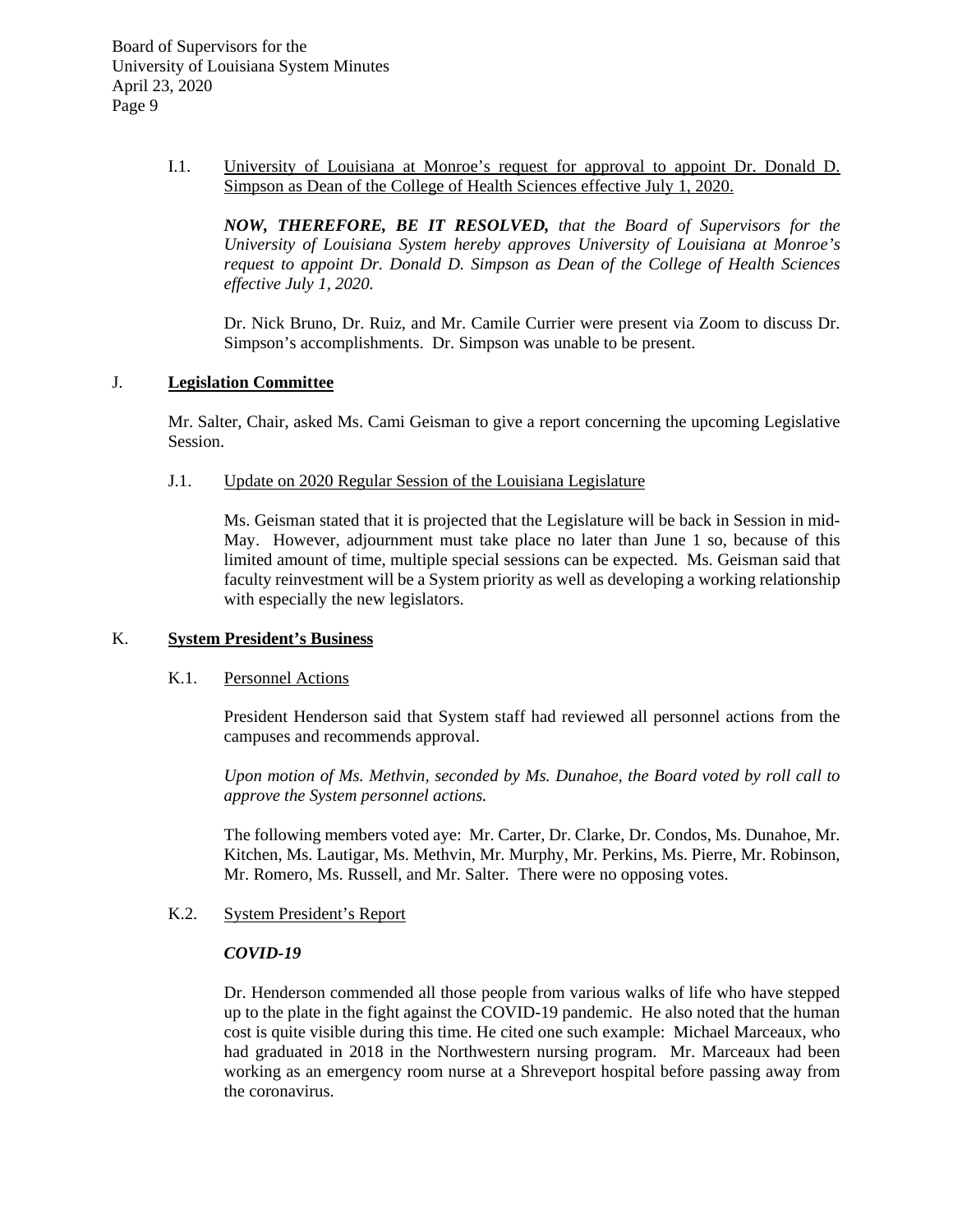#### *ULM Presidential Search*

Dr. Henderson stated that the University of Louisiana at Monroe Presidential Search Committee met on April 22 via Zoom. At that meeting, the Committee selected eighteen candidates for consideration. It was also decided that the next meeting will be May 18, at which time semifinalists will be chosen. On-campus in-person interviews are being scheduled for the week of August 17, and a Special Board Meeting will be scheduled for August 27 to interview finalists and select a president.

# *Digital Divide*

Dr. Claire Norris, Associate Vice President for Inclusion, Diversity and Effectiveness, gave a brief report about the digital divide faced by students, particularly displayed during the current pandemic. She noted that more than 95% of students across the UL System have actively engaged in their learning management system (LMS) since our institutions moved to remote learning.

K.3. Revision to Policy and Procedures Memorandum (PPM) M-21, For Our Future Award Board Scholarships

Dr. Henderson informed Board members that the Policy and Procedures Memorandum regarding the *For Our Future Award* had been revised. The change will add part-time students who meet the criteria to those eligible to receive an award. This will increase the number of students to be assisted.

# *Retool Your School*

Dr. Henderson congratulated Grambling State University for being one of 10 winners of the Retool Your School campus improvement grant program. This past year's competition offered by Home Depot received applications from 54 Historically Black Colleges and Universities. As one of the winners, Grambling State University will receive \$50,000.

Grambling Dean of Students Gourjoine Wade thanked the students and supporters who voted for Grambling. Dr. Wade stated that one-half million votes had been cast for the campus.

# L. **Board Chair's Business**

# L.1. Board Chair's Report

#### *Compete LA Graduates*

Mr. Romero asked Board members to reach out to those six Compete LA students who will be graduating this semester. He stated that Ms. Katie Barras will provide the Board with contact information.

Also, Mr. Romero said that the staff is working on ways to engage with other Compete LA students by encouraging them. He said that the communications team will be in contact with interested Board members to provide them with opportunities to contact current Compete LA students.